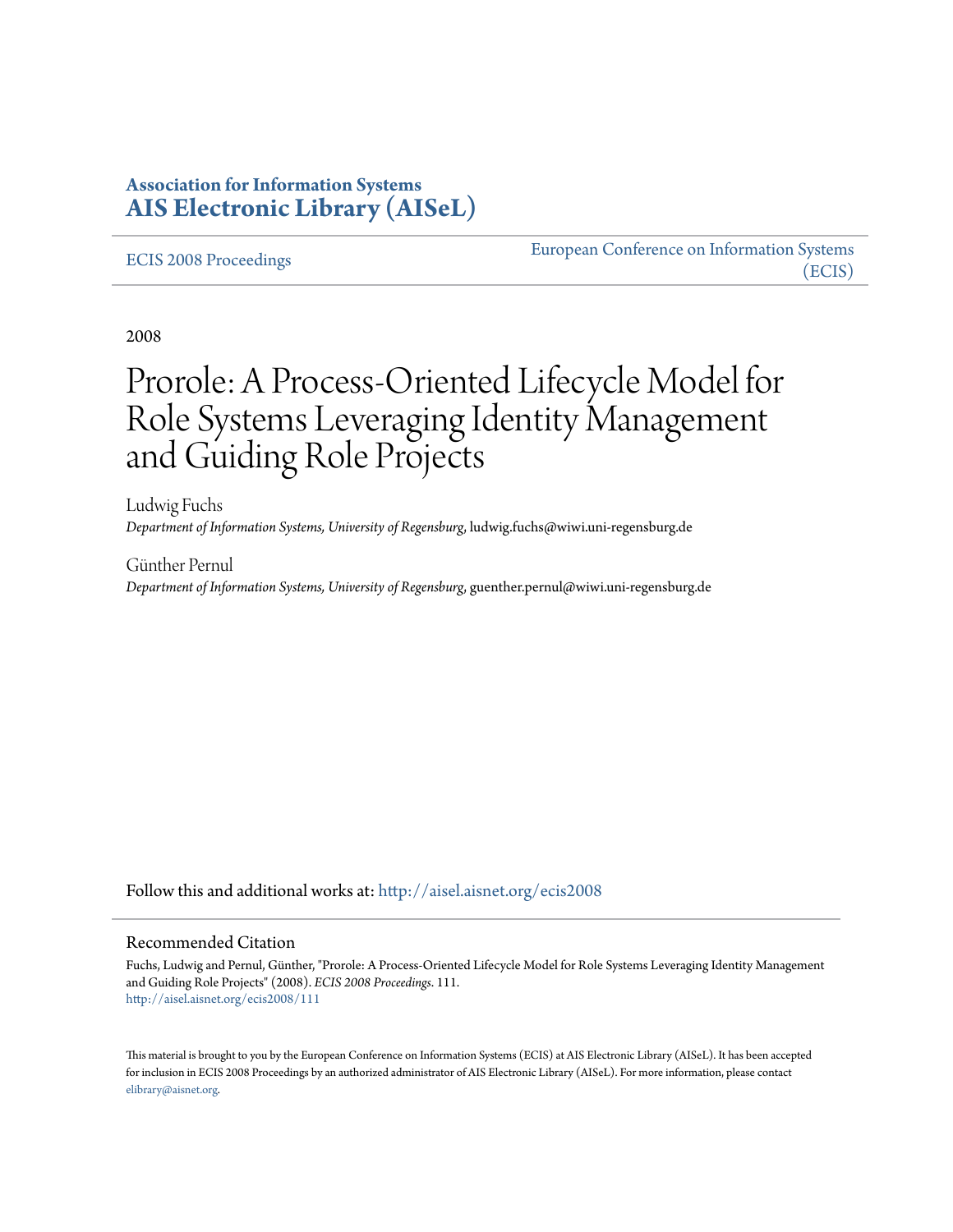# PROROLE: A PROCESS-ORIENTED LIFECYCLE MODEL FOR ROLE SYSTEMS

### Leveraging Identity Management and Guiding Role Projects

Fuchs, Ludwig, Universität Regensburg, Universitätsstraße 31, 93053 Regensburg, Ludwig.Fuchs@wiwi.uni-regensburg.de

Pernul, Günther, Universität Regensburg, Universitätsstraße 31, 93053 Regensburg, Guenther.Pernul@wiwi.uni-regensburg.de

### Abstract

*The complexity of modern organisations' IT-Landscapes has grown dramatically over the last decades. As a result, user handling has reached a degree of complexity where no single administrator can give satisfactory evidence about which users have access to certain information and who has granted those permissions to them. Compliance issues put even more pressure on the responsible managers. In-house Identity Management (IdM) has undoubtedly cashed in on that development as companies are forced to launch projects to regain control over what their users are doing within the IT-Systems. Identity Management itself, however, is only the starting point for getting compliant. The introduction of roles leverages IdM to the next level by simplifying the connections between users and resources and strengthening the overall security level. Therefore many companies initiate role projects in order to reorganise their access structures. Lacking experience and know-how, they are looking for a generic approach structuring the tasks within role projects. This paper presents proROLE, to our knowledge the first comprehensive process-oriented lifecycle model for role systems. It helps companies understand the issues surrounding roles and the steps they have to take in order to create and maintain a working role system.* 

*Keywords: Compliance, Identity Management, Information Security, Lifecycle Model, Roles* 

## **1 INTRODUCTION AND MOTIVATION**

Big companies have to manage a large number of identities within their IT-Systems. Employees' identities are managed as user accounts and necessary for administrating users, allocating and revoking resources, and auditing, restricting, and controlling their actions within the IT-Systems. As a result of manual account management and inadequately enforced security policies users accumulate a number of excessive rights within the organisations' IT-Systems over time, violating the principle of the least privilege (Ferraiolo et al 2007). This situation bears significant risks and results in a so called identity chaos companies have to face nowadays. Projects like (Larsson 2005) and popular studies (Dhillon 2001) show that major security risks arise because of employees gaining unauthorised access to resources as a result of non-standardised application-specific rights- and user management. According to Stanton et al (2005) in respect to confidentiality and integrity, the users themselves, rather than popular viruses, phishing, or pharming attacks represent the main threat.

Implementing a basic Identity Management Infrastructure (IdMI) as presented in Fuchs et al (2007), however, is only the starting point for getting compliant. Even though it has become a popular means to deal with the identity chaos, companies realise that it takes more than a basic IdM solution in order to regain the control over the information flows and access rights. When it comes to the next level of Identity Management, practical experience from our engagement in different projects has shown that the usage of roles (Sandhu et al 1996) bears potential for significant improvements. The theoretical work in this area, amongst others, covers numerous Role Models, Administration Models, and Role Development Methodologies.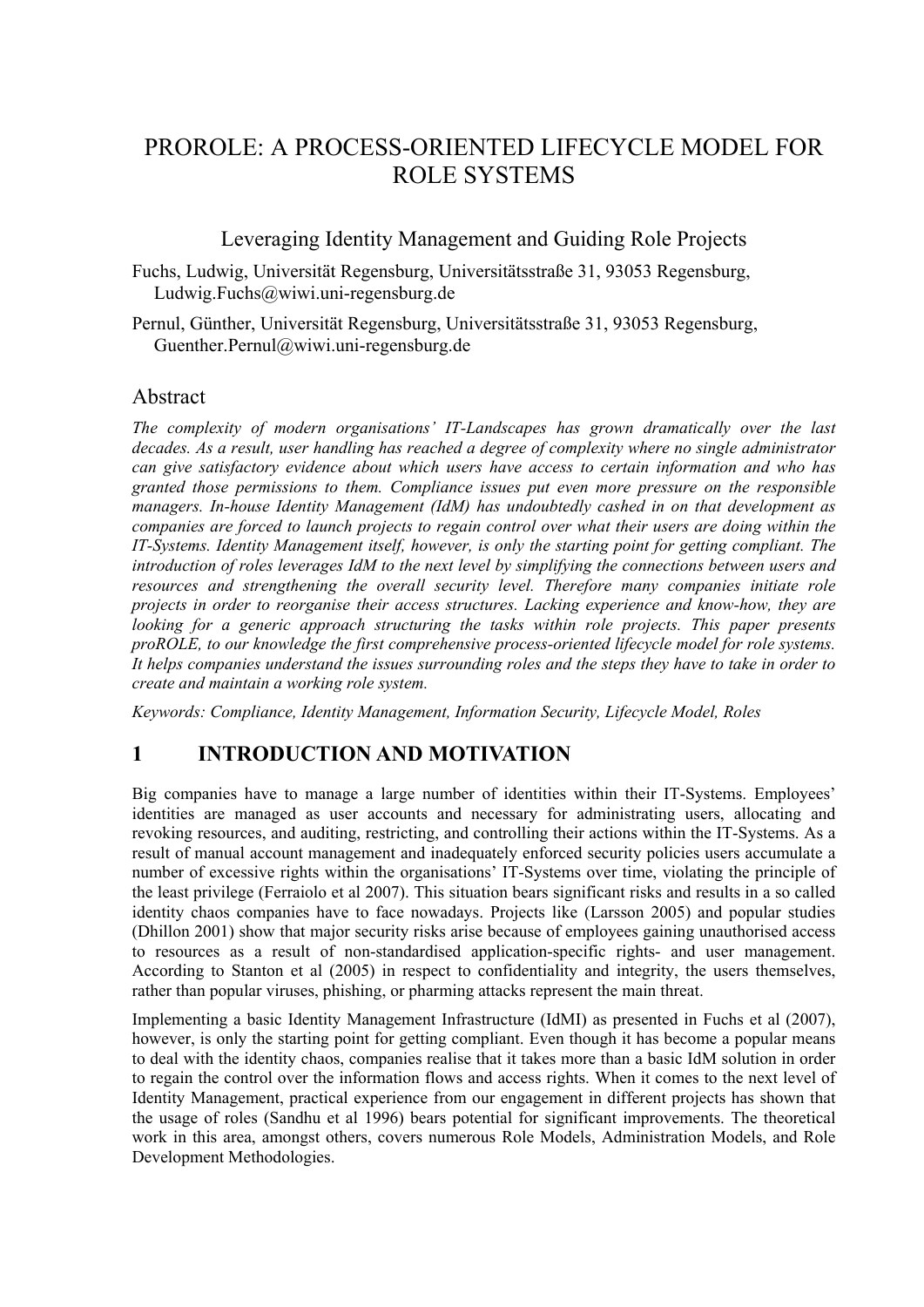However, what companies are looking for is a comprehensive methodology that structures the introduction of roles, providing assistance in putting together its different technical and organisational pieces. The lack of know-how as well as the level of complexity of the internal rights structures and the organisation-wide and continuous character of the projects easily results in a negative attitude of business sponsors towards implementing organisational roles. Research still fails to provide a model that spans the complete lifecycle of a role system from the very first definitions and project plans up to the daily role management. This paper presents proROLE, an UML-based lifecycle model for a role system, closing the gap between theoretical academic work and industries' need for guided assistance in implementation projects. A simplified model overview as described in section 3 can be used at the beginning to discover the main building blocks of a role system before dealing with the processoriented project details according to the UML activity diagram of proROLE. Acting as a guideline, proROLE supports enterprises in structuring their role projects, producing the adequate documentation and finally succeeding in managing roles and keeping them up-to-date over time.

This paper is structured as follows: In section 2, related work is presented, existing lifecycle models are examined, and their shortcomings analysed. Section 3, subsequently, introduces the main layers of proROLE while section 4 goes into detail explaining parts of the method using UML activity diagrams. Finally, conclusions and future work are given.

# **2 RELATED WORK AND BASIC DEFINITIONS**

### **2.1 Identity Management**

Over the last years IdM has grown up and established itself as a core component of enterprise security management. It deals with the storage, administration, and usage of digital identities during their lifecycle (Fuchs et al 2007). In-house Identity Management is strongly connected with one of the key requirements in open and closed networks: The secure and efficient administration of numerous personal attributes that make up digital identities. We define the term *identity* according to Pfitzmann et al (2000) as a subset of attributes or characteristics of an entity which make the entity, for example a person, uniquely identifiable within a set of entities. Every identity has to be created, maintained, and erased separately. The aforementioned identity chaos needs to be faced by implementing a centralised Identity Management Infrastructure as shown in [Figure 1](#page-2-0).



<span id="page-2-0"></span>*Figure 1: IdMI within an organisation (Fuchs et al 2007)*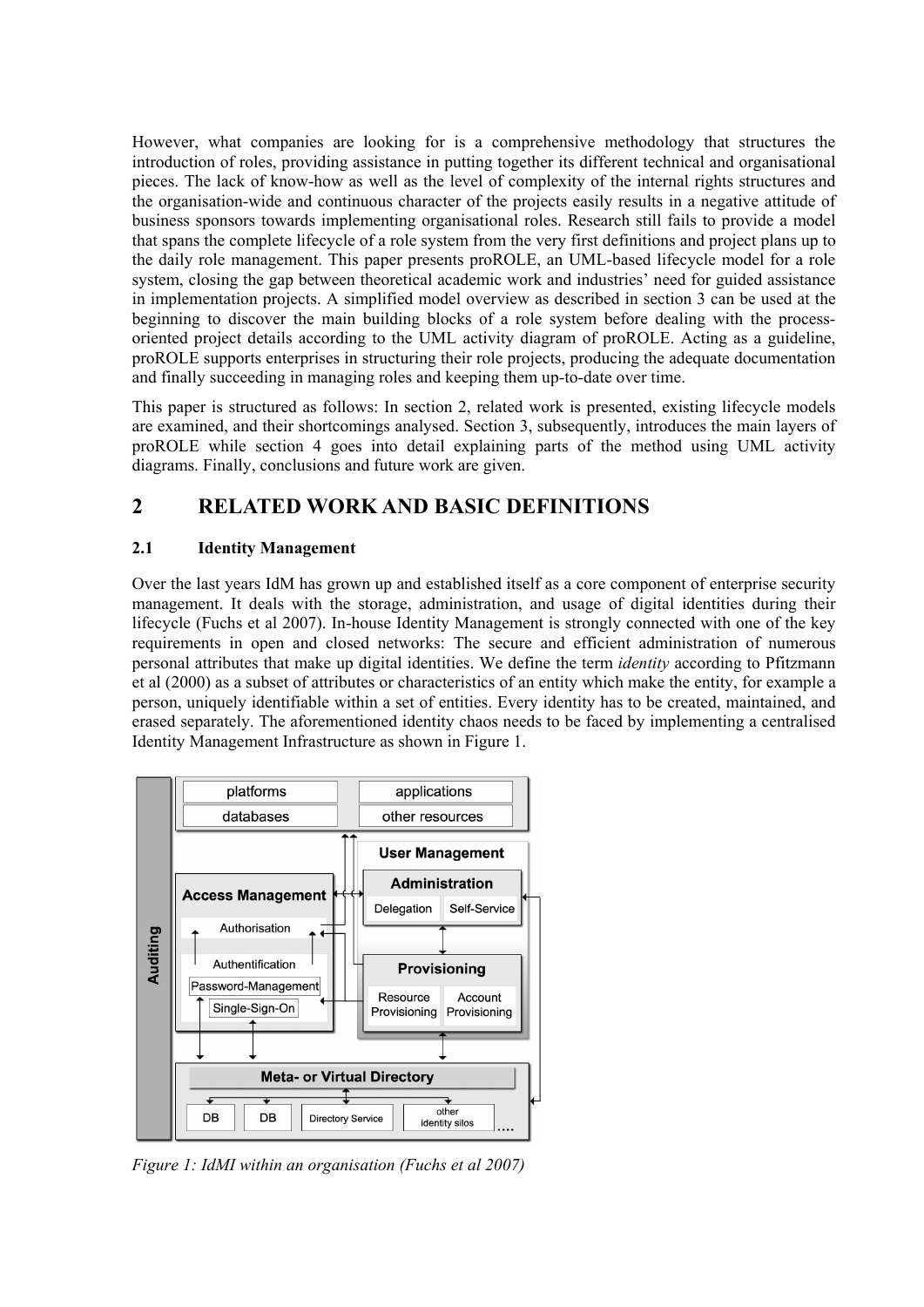Such an IdMI represents the realisation of defined processes and policies using adequate technical measures. Its main building blocks are a Directory Service, a User Management, Access Management, and Auditing Module. Directory Services provide synchronised identity information that is facilitated by the other IdMI components. User Management e.g. deals with the provisioning of users, granting and revoking access to resources. When users logon to certain applications, Access Management controls the access to the requested resource while users' as well as administrators' activities are logged within the Auditing module. IdM duties cover rather simple tasks like automatic allocation and revocation of user resources, e.g. Microsoft Windows accounts. However, they also include sophisticated tasks like role management. Reducing security risks and getting compliant are the two major drivers of modern role-based Identity Management solutions. National and international regulations like Basel II (2006), the Sarbanes-Oxley Act (2002), and the EU Directive 95/46 (1995) together with internal guidelines and policies force enterprises to audit the actions within their systems, providing proof of evidence about who has access to vital information and who has granted those permissions to them. Additionally, the reduction of administration costs due to efficient user management as well as grown security awareness leverage the introduction of role-based IdM for the purpose of secure and standardised rights management.

### **2.2 Roles and basic definitions**

Role-Based Access Control (RBAC) is a widely used access control mechanism in which roles act as an intermediary between users and permissions. Users are assigned to roles and roles are associated with permissions that determine what operations a user can perform on information objects acting as a role member. Additionally, various kinds of constraints, hierarchical structures, and other attributes of roles can be specified (Ferraiolo et al 2007). In the planning report 02-1 of the National Institute of Standards and Technology (NIST), Gallaher et al (2002) state the numerous advantages of roles for organisations. Besides a more secure and efficient user- and resource management, manual administration efforts are minimised and compliance issues addressed. A large body of work has been conducted in the area of roles for the last 15 years. Numerous Role- and corresponding Administration Models have evolved as a result of special industry needs. Possible fields of application range from application-specific access control and organisation-wide IdM up to Identity Federations and automated provisioning processes. These various different application areas, however, have resulted in a large number of research directions within the role community resulting in a fuzzy terminology. In order to avoid misunderstandings, the terms used in this paper are clarified in Table 1. Afterwards the paper will focus on existing lifecycle models for roles, their characteristics, and shortcomings.

| <b>Name</b>                 | <b>Definition</b>                                                                        |  |  |
|-----------------------------|------------------------------------------------------------------------------------------|--|--|
| Role Concept                | The Role Concept represents the basic, model independent, understanding of roles.        |  |  |
|                             | Most commonly used are the rights-based Role Concept (where roles are related with       |  |  |
|                             | access rights) and the task-based Role Concept (which connects roles with business       |  |  |
|                             | tasks).                                                                                  |  |  |
| Role Model                  | The Role Model represents the theoretical framework consisting of different concepts     |  |  |
|                             | related to the usage of roles and their interdependencies. Existing Role Models greatly  |  |  |
|                             | differ in terms of complexity and functionality.                                         |  |  |
| <b>Administration Model</b> | The Administration Model represents the theoretical framework for managing the           |  |  |
|                             | entities included in the Role Model                                                      |  |  |
| Role Development            | The task of creating a role catalogue including all roles used within an organisation is |  |  |
| Methodology                 | referred to as role development. The Role Development Methodology can be split into      |  |  |
|                             | data gathering/cleansing and the role definition process, which can follow a Role        |  |  |
|                             | Mining, Role Engineering, or a hybrid approach.                                          |  |  |
| Role Mining                 | Role Mining is the technique to define roles bottom-up according to the existing user    |  |  |
|                             | rights within the organisation's IT-Systems.                                             |  |  |
| Role Engineering            | Role Engineering is the technique to define roles top-down based on input information    |  |  |
|                             | from the business-level.                                                                 |  |  |

*Table 1: Basic definitions*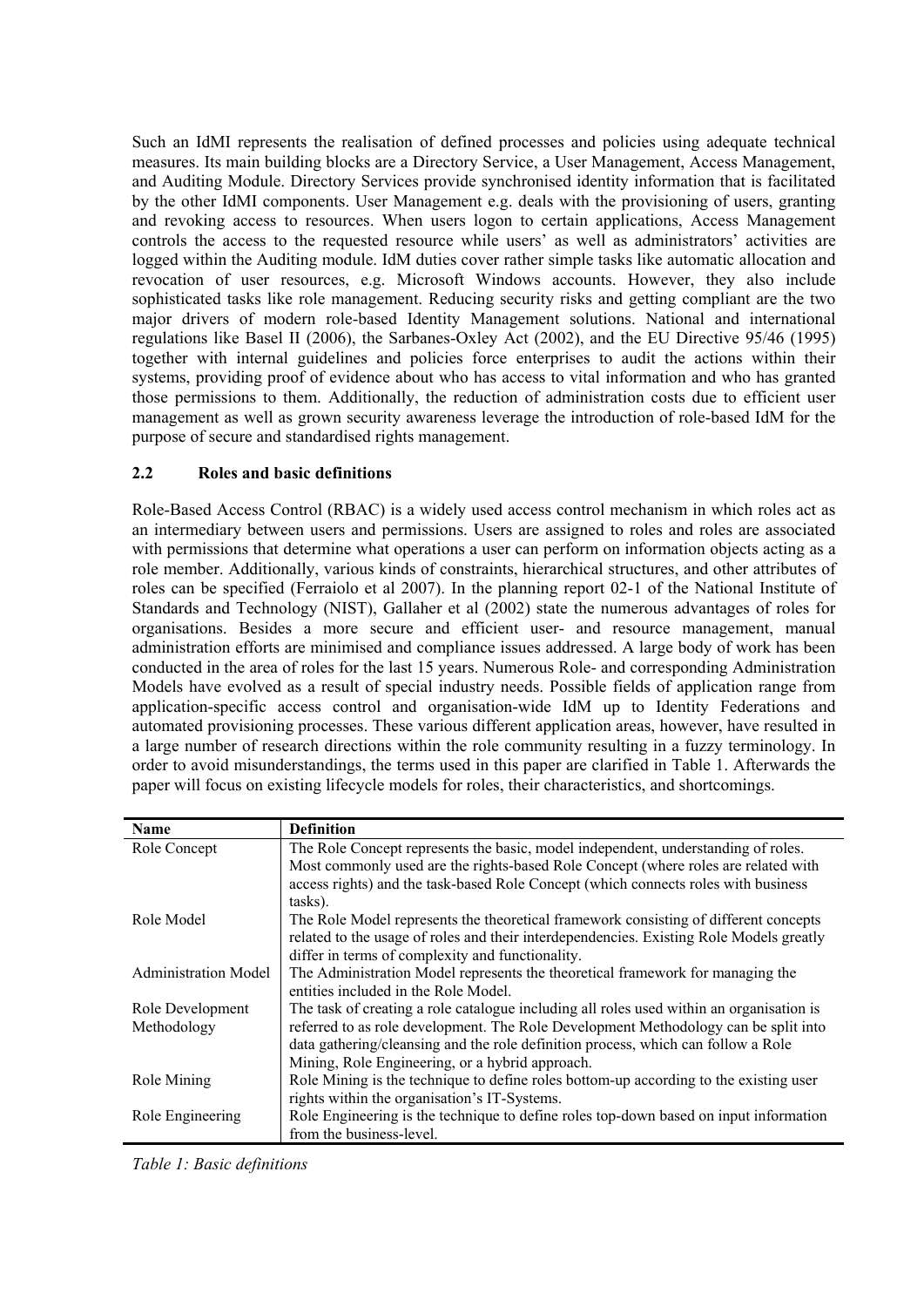#### **2.3 Existing role-lifecycle models**

Even though a lot of work has gone on in the area of roles in general, only a few researchers have focussed on the process of role development and the lifecycle of role systems, even though it is essential to follow a clearly defined roadmap in order to successfully implement and maintain roles in an organisation. Questions relating to the lifecycle of roles have been touched on in literature several times, e.g. in Lupu (1998), who presented the lifecycle of roles in the context of a pattern-based state machine specification. However, regarding the focus of this paper we discuss the two existing significant organisation-wide approaches of Kern et al (2002) and Schimpf (2000) in the remainder of this chapter. Both approaches rely on techniques and phases used in modern software engineering methods which provide an abstract description of the structured and methodical development and modification process of a software artefact.

Kern et al (2002) observed the role-lifecycle in the context of Enterprise Security Management. Their very basic and generic lifecycle model for the introduction and usage of roles aims at providing a better understanding of the technical and organisational dimensions of roles in the context of the Enterprise-RBAC (ERBAC) Role Model according to Kern (2002).



<span id="page-4-0"></span>*Figure 2: Lifecycle in the context of Enterprise Security Management (Kern et al 2002)* 

[Figure 2](#page-4-0) shows the four modules of their lifecycle in the context of Enterprise Security Management. The authors propose to use their model in an iterative and incremental way, not defining a strict structure or sequence of tasks that have to be completed. The *Role Analysis* represents the main task of identifying roles as they occur within the target domain in which the system will be placed. In contrast to the analysis, which is mostly based on acquiring knowledge about the current organisational context of a role, the *Role Design* phase tries to convert this knowledge into concepts that can be used by the later target system. *Role Management* includes the daily administration of users and the operation of finding changes in the Role Model. Closely related with these issues, *Role Maintenance* deals with major changes that affect the basic understanding of the Role Concept. These activities comprise changes in the mapping of organisational structures to roles and in the definition of user-role and rolepermission relationships.

Contrary to Kern et al's approach which explicitly focuses on the lifecycle of roles, Schimpf (2000) deals with the lifecycle of roles in terms of organising Role Engineering projects. His main goal is to give an overview over the critical success factors for the development of roles on the basis of business processes. In order to deal with the complex nature of role projects he suggests following a formal and structured phase plan which is shown in [Figure 3](#page-5-0). Like Kern et al's approach, his model also draws on the structure of software engineering projects using the Analysis, Design, Build, and Maintain stages. The *Analysis* phase is needed to define the basic deliverables of the Role Engineering process and the aspired tool support. Companies' security policies have to be adjusted to the new world of RBAC and tools for the definition and later implementation of roles identified. During the *Design* stage, amongst others, the RBAC-Model is defined, prototypes constructed, the role-finding process organised, and the role catalogue built. The consecutive *Building* phase aims to transform the theoretical role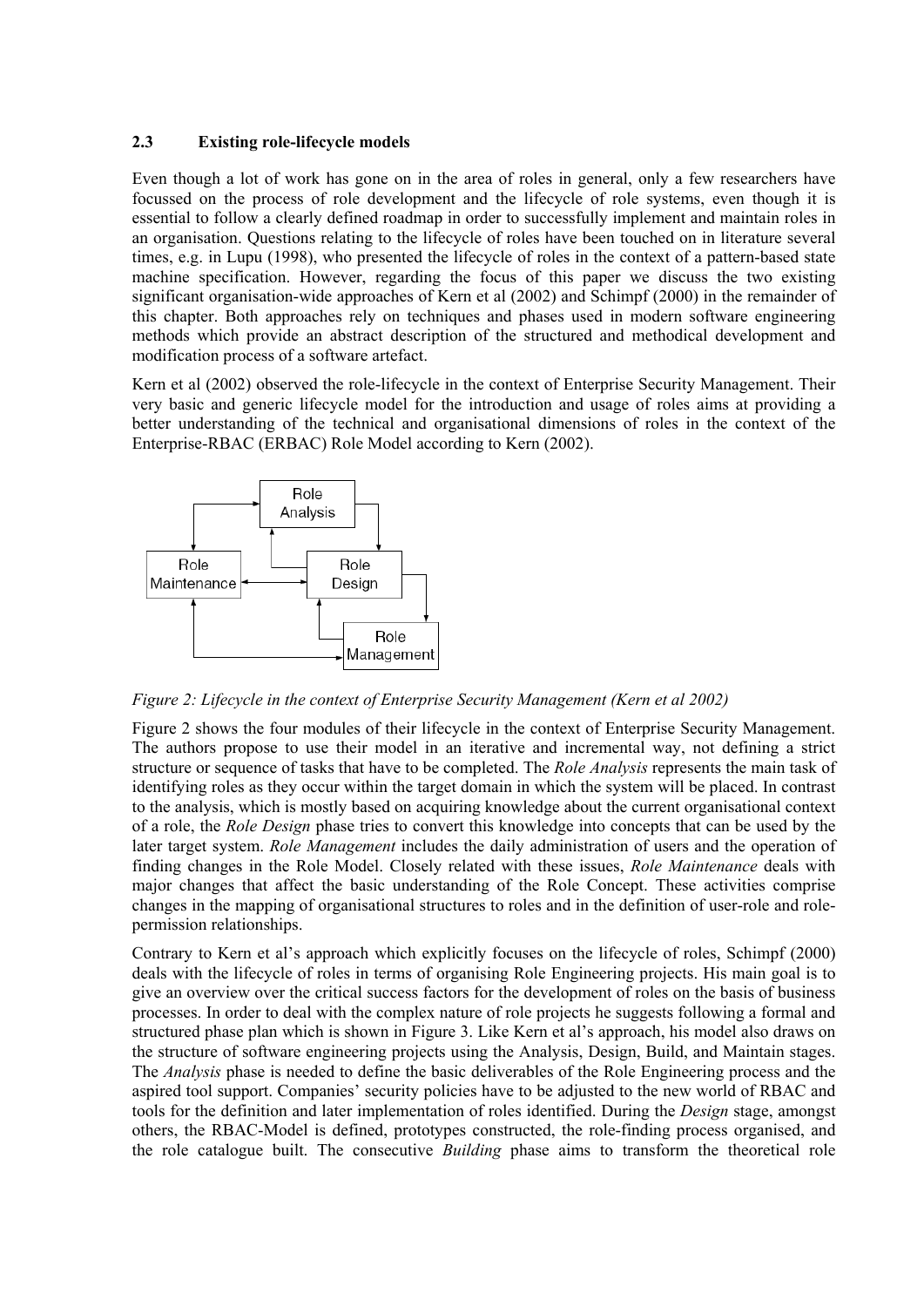catalogue into a productive system. Using a cross-platform administration tool like an IdM solution users and roles are handled. After the first introduction the *Maintenance* phase ensures that companywide processes to cope with changes and their impact on roles are installed. This includes the addition, deletion, and modification of roles.



<span id="page-5-0"></span>*Figure 3: Lifecycle Management for Roles (Schimpf 2000)* 

### **2.4 Shortcoming of existing role-lifecycles models**

After having presented the main concepts of the two existing role system lifecycles, this subchapter aims at highlighting their shortcomings. Keeping in mind that the most important aid companies are looking for is a structured and documented guideline for the implementation of a role system, both existing approaches fail in giving the required support.

The main goal of both lifecycle models is to point out important duties within role projects, essentially resulting in an unordered list of tasks. Although this helps companies pay attention to certain aspects of the role system, it cannot direct them through the overall process of role introduction. Even though they offer a list of to-do-tasks integrated in a high-level lifecycle model they don't focus on structure in a process-oriented manner. Their biggest shortcoming is that they itemise single duties without going into detail about their interdependencies or the order in which they have to be conducted. Our engagement in different IdM- and role projects has shown that business representatives as well as ITstaff are indeed looking for an easily understandable guideline that structures the tasks and communication within role projects in order to minimise possible mistakes, budget overruns, or schedule delays. Closely related to that issue is the insufficient level of detail of both existing approaches, not allowing an in-depth analysis of certain tasks. In addition to that, Kern et al don't mention any documentation duties during the role implementation projects at all while Schimpf only touches this issue on the brink. Insufficient documentation of results increases the complexity of communication between the different involved parties. Another shortcoming of both lifecycles is their limited view as they are used for implementing role structures according to the RBAC- (Sandhu et al 1996) or ERBAC-Model (Kern 2002). Even though most enterprises are likely going to start by implementing basic role structures, they might consider extending them with more sophisticated attributes. Using the existing lifecycle models they cannot in detail decide which role features they want to implement. In order to be able to do that, they need a generic Role Model including all possible concepts related to roles represented as interchangeable modules. Overcoming this shortcoming by proposing a comprehensive and modular Role Model that easily can be customised by organisations according to their specific needs is one of our current research focuses.

After discussing the existing lifecycle models and their shortcomings, the following chapters are going to present proROLE, our new comprehensive role system lifecycle. Chapter 3 gives a brief overview over the general structure, while chapter 4 is going to introduce the used notion as well as two central model components based on UML activity diagrams in more detail.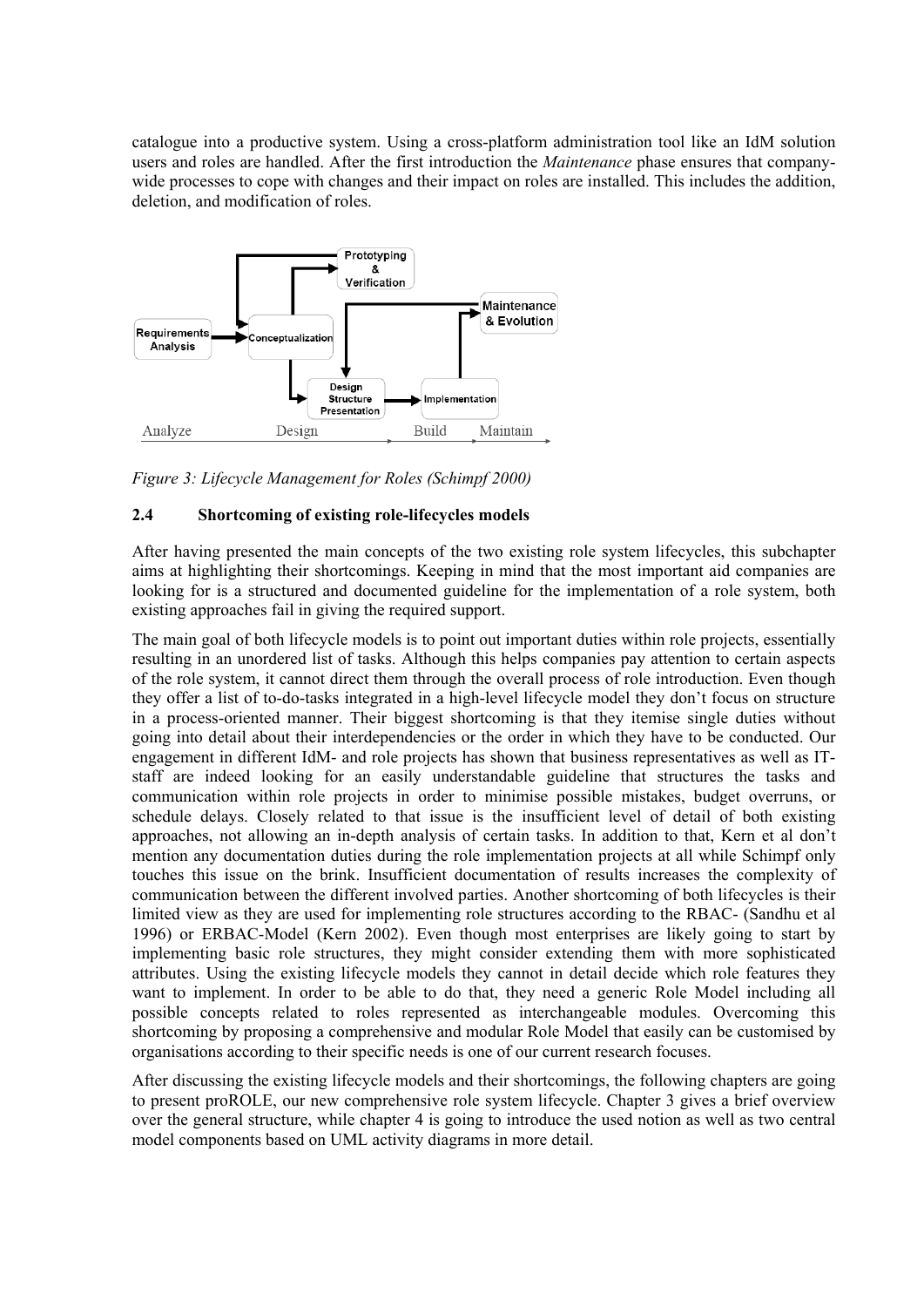# **3 PROROLE: A PROCESS-ORIENTED LIFECYCLE MODEL FOR ROLE SYSTEMS**

Companies are looking for a process-oriented and standardised way to introduce roles for the sake of getting compliant, reducing administration costs, leveraging the efficiency of user handling, and strengthening the overall IT security level. Focusing on the view of a role manager, proROLE takes these business needs into consideration and offers a technology-independent process for guiding role projects. Even though it also is loosely based on the main phases of software engineering, its most important goal is to guide responsible managers in a process-oriented manner by structuring tasks and their interdependencies during a role project. This way schedule and budget overruns as well as communication problems as a result of missing documentation can be avoided.



<span id="page-6-0"></span>*Figure 4: Layers of proROLE* 

[Figure 4](#page-6-0) gives a high-level overview over proROLE. It is divided into three stages representing the main layers of a role system, namely the Meta-, Development-, and Management-Layer. In order to introduce a role system, organisations have to successfully complete each of these stages consecutively, ending up in a loop of role administration at the Management-Layer. Within the layers several iterations and refinement procedures can take place. Above all, the actual definition of the role catalogue is coined by the mutual interaction between used input data, its cleansing, and the Role Development Methodology.

### **3.1 The Meta-Layer**

Within the Meta-Layer the theoretical basis of the role system, namely the Role Model, the Administration Model, and Role Development Methodology is defined. The main outcome of this stage is the documented models that will be used in the consecutive lifecycle steps. We consider this collection of theoretical models as Meta-Definitions because they represent the abstract and rather stable foundation for the actual, organisation-specific implementation of the role system. As for any other large-scale IT initiative, strong project management skills, adequate sponsorship, and businessunit support are critical for the introduction of roles. Therefore different project management duties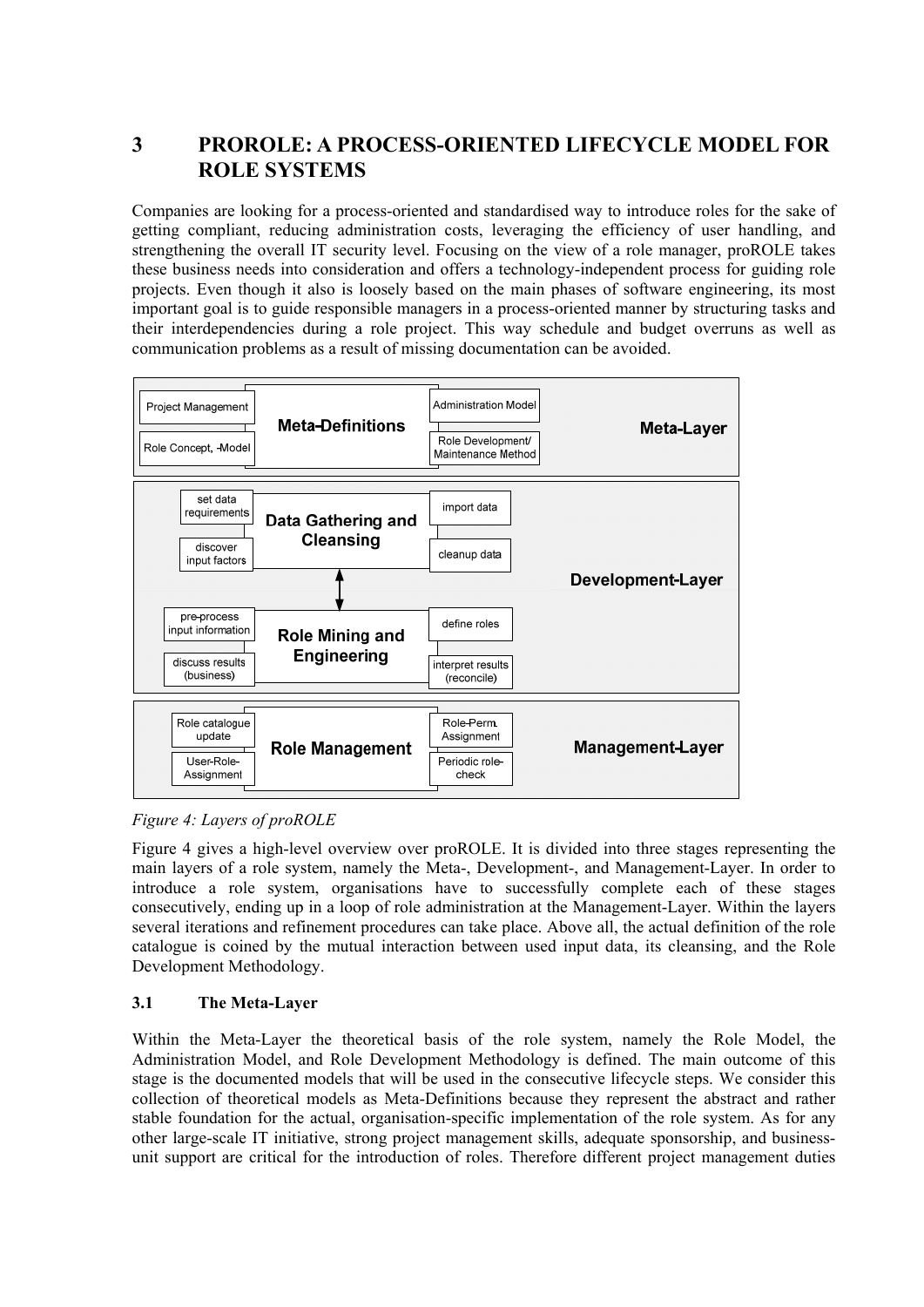like setting up the project structure, recruiting appropriate team members, as well as locating affected security policies, systems, or infrastructural components are to be completed in addition to the rolecentric tasks. As mentioned beforehand, ongoing research work deals with the development of a generic and customisable Role Model. Organisations will be able to configure the complexity of their Role Model by choosing modules they want to include in their IT-architecture using a categorisation of role attributes.

### **3.2 The Development-Layer**

After the Meta-Definitions are finished, the role system enters the second stage of its lifecycle - the creation of roles in order to generate a comprehensive role catalogue. The main goal is to define stable as well as flexible role patterns for the specified application scenario based on given input information. The Development-Layer is divided into two structured task groups, namely the data gathering/cleansing and the actual role creation.

During the data gathering process needed input information is discovered within the enterprise. This includes IT-related knowledge like user information from the IdM-System as well as business-related documents like process models or job descriptions. After the sources for the needed information are located and quality requirements defined, data cleansing needs to take place in close collaboration with data owners before roles can be derived. Many Role Development Methodologies, specifically most of the top-down representatives like Neumann et al (2002) or Roeckle et al (2000), lack an appropriate cleansing of the used input information in terms of business-process-reengineering. Even Role Mining approaches like Vaidjy et al (2006) only mention the importance of data cleansing – without providing an approach for reducing inconsistencies within the input information. Without revising and correcting the input data, however, the results of the creation methodology are suboptimal as errors propagate during the development process of roles. This results in unused theoretical role patterns that are not accepted by the users as they don't represent the actual situation within the organisation.

In the second phase of the Development-Layer role candidates are derived on the basis of cleansed and pre-processed input information. Additionally, existing application-specific or other available role definitions e.g. from previous projects can be used as input information. The methodology can rest on existing employee information as well as business-related documents or a combination of both. We propose to use Role Engineering with its information representing the business-view as well as Role Mining, representing the real-life situation within the company. Independent of the used methodology collaboration with data owners and business representatives is of high importance. Results from iterations have to be documented and interpreted in coordination with all involved parties. Our future work in this phase of the lifecycle will concentrate on defining a hybrid Role Development Methodology connecting Role Mining and Role Engineering in an iterative process.

### **3.3 The Management-Layer**

After the theoretical role catalogue has been defined and documented it is instantiated using modern IdM solutions. Following the final testing it can be used in the productive systems. The management tasks include everyday administration duties like User-Role-Assignment or Role-Permission-Assignment according to the given Administration Model. In addition to these rather simple tasks, the most important and sophisticated management duty is the up-to-date keeping of the role catalogue. None of the proposed Role Development Methodologies, Role Models, or Administration Models focuses on this task. Therefore role-checking will be part of the in-depth presentation of proROLE in chapter 4. In one of our projects the consequences of organisational changes are currently examined in order to give advice for potential updates of the role catalogue. Data mining algorithms like neuronal networks are used to compare the existing role catalogue with the actual situation within the company in order to identify discrepancies that have to be resolved, e.g. no longer used organisational as well as functional roles.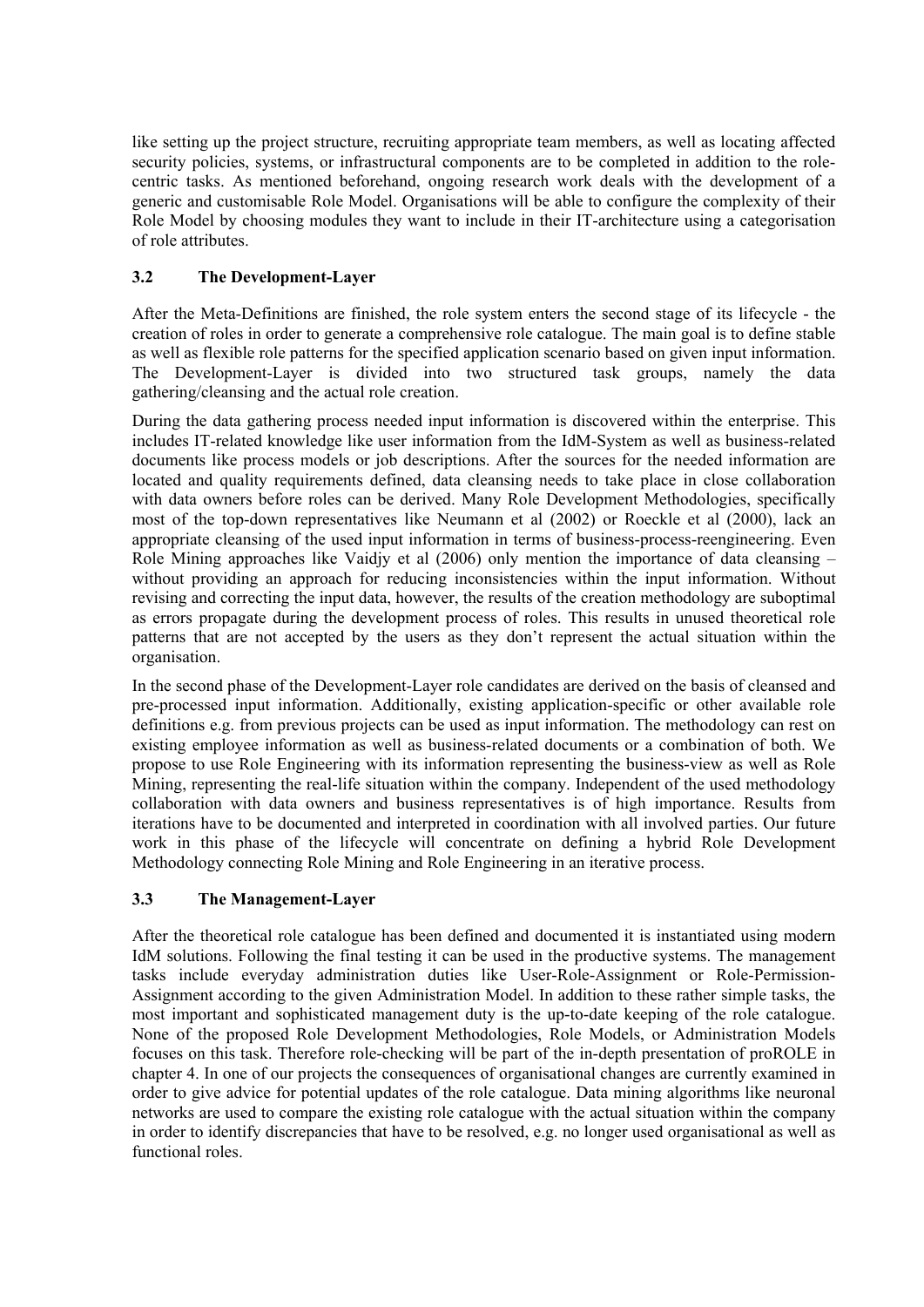# **4 IN-DEPTH ANALYSIS OF PROROLE**

After presenting the main layers of proROLE, this chapter goes into detail about its structure and various entities. In this work only parts of the complete model and its documentation will be presented due to space restrictions. Focusing on shortcomings of the available models we decided to give a detailed description of the data gathering/cleansing process as well as the periodic role-check loop that up to now have not been considered in existing approaches. In general, proROLE consists of the following entity types listed in Table 2. The letter symbol in the lower left corner symbolises additional clarifying documentation (e.g. special features and peculiarities of the entity) which is included in the UML source.

| <b>Symbol</b>                       | <b>Name</b>            | <b>Definition</b>                                                                                                                                                                                                                                 |
|-------------------------------------|------------------------|---------------------------------------------------------------------------------------------------------------------------------------------------------------------------------------------------------------------------------------------------|
| task                                | Task                   | Duties within the role lifecycle. Every task can have certain<br>prerequisite entities, input information, and a result which acts as<br>input for the following entity.                                                                          |
| <b>Document</b>                     | Document               | Explicitly documented entities within the project, acting as basis of<br>further development and being means of communication between<br>involved parties.                                                                                        |
| $\prec$ structured >><br>task group | Task group             | Collection of sub-tasks being part of a superior task within the<br>lifecycle model. They consist of tasks, documents, and loops. All<br>tasks included in a structured task group serve the overall goal of the<br>parent structured task group. |
| for<br>while<br>do                  | Loop                   | Task blocks within the lifecycle model that need to be carried out<br>several times or even on a regular basis.                                                                                                                                   |
|                                     | Input/<br>Output nodes | Required input information and output documents or actions of<br>entities.                                                                                                                                                                        |

*Table 2: Entities of proROLE* 

### **4.1 Data gathering and cleansing**

The data gathering and cleansing process is modelled as a structured task group including iterative loops (see [Figure 5\)](#page-9-0). It is located on the Development-Layer of proROLE as seen in [Figure 4](#page-6-0). On the basis of the Meta-Definitions, above all the Role Development Methodology, its goal is to collect and prepare the needed input information for the role creation process.

After the input information and its sources are derived and documented, the data has to be imported and checked to ensure it is of an appropriate quality. An example of invalid information could be user accounts of former employees. The data import is based on a replication processes between the Role Development System in place and source systems for input information, e.g. the IdM-System. Compiling and pre-processing input information is a major step within the data gathering process. It represents the matching of differently formatted data within one single role development environment. The result of this task is a repository of input information which can then be used within the role development process. In an iterative refinement its quality needs to be improved using data cleansing mechanisms. The main issues arise from the various source formats of the imported information. Similar attributes of user accounts could for example differ. In contrast to the earlier conducted system-specific data cleansing within the source systems themselves, this task now focuses on the already compiled input information, assuming that invalid or outdated account data has already been fixed in the source systems. However, the first cleansing does not take interdependencies between the various source systems into consideration. An employee could for example have different department or location values in two different systems. These issues are solved by cleansing the compiled input information. As a last check within the data gathering and cleansing task group, the input data is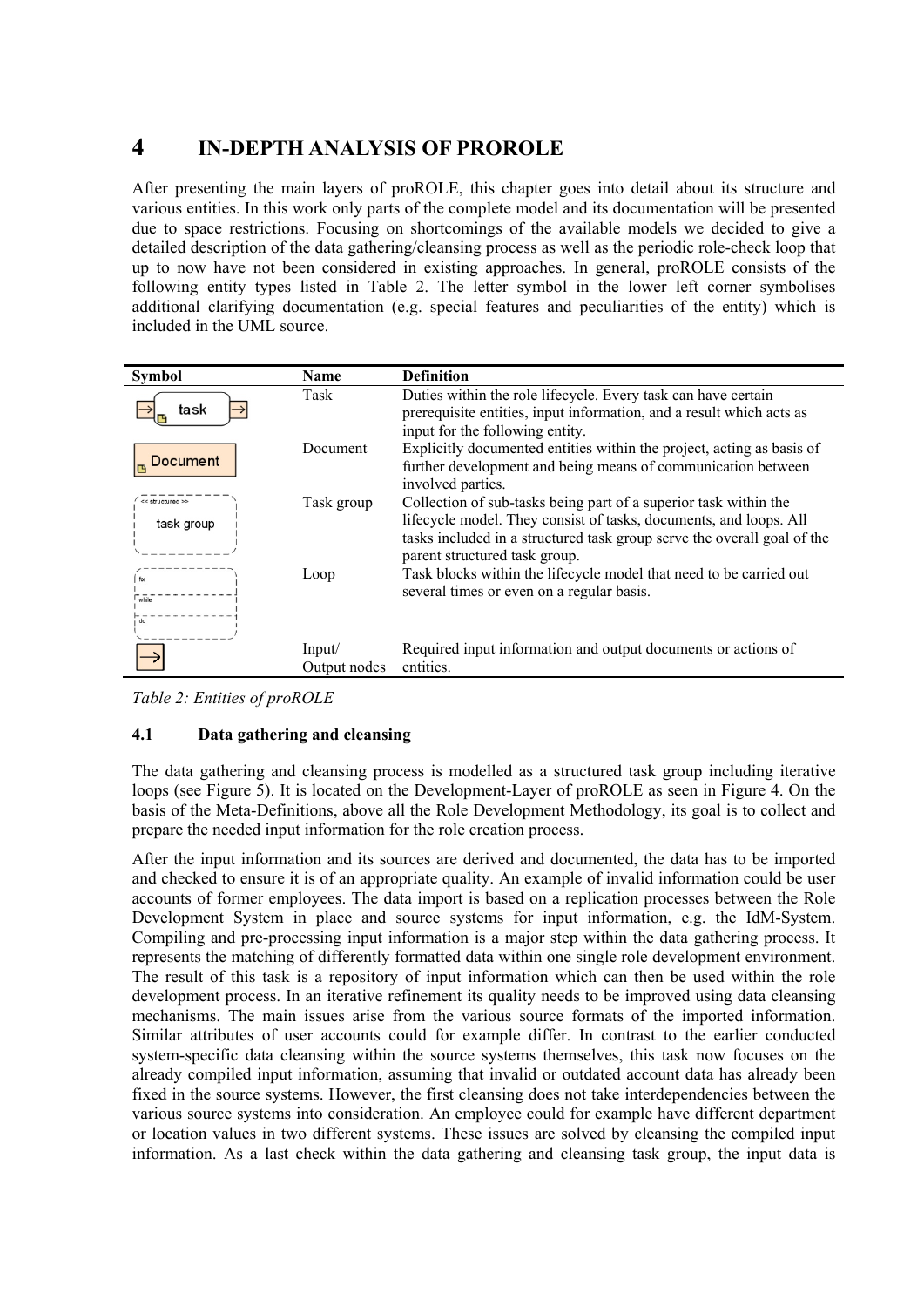checked for completeness in terms of the prerequisite requirements of the Role Development Methodology. In case of an insufficient amount of available information, the project team has to locate alternative source systems for input information. If they cannot find any, the Role Development Methodology itself might have to be adjusted.

<span id="page-9-0"></span>

*Figure 5: The data gathering and cleansing task group* 

#### **4.2 Periodic role-check**

As stated beforehand, executing periodic role-checks is one of the most sophisticated and important task loops within the Management-Layer of proROLE. It is of high importance to identify IT- as well as business changes affecting the role definitions in order to keep the role catalogue up-do-date. Examples of this include mergers, creation of new organisational units, or major restructuring efforts within a business area. The responsible role manager has to be able to react adequately and update the used roles in order to reflect a new situation. Even though this task will never be fully automated, he or she needs pre-processed information giving hints about possible changes. Therefore the periodic role-check is heavily based on the used Role Development Methodology and the appropriate data mining tools with their decision supporting capabilities. This helps minimise the manual effort when comparing the existing user-rights and role structures with the last valid situation.

The role-check is specified by  $IR(t) = Input of role-check at time t$  $OP(t) =$  Synchronised output of the productive User- and Role Management Systems  $OR(t) = Output$  of the role-check at time t

with

#### $IR(t)=OP(t)+OR(t-1)$  (1)

During the checking process at time t Role Model values (for example user rights) of the last rolecheck OR(t-1) representing the last valid *"to-be situation"* have to be compared with their actual values within the productive systems OP(t). Focussing on user rights, one has to try to identify changes that lead to the definition of new roles, the update of existing roles or the deletion of unused outdated roles. In addition to that, changes in the organisational structure can give hints for potential alterations of the role catalogue. Located on the Management-Layer, the periodic role-check is modelled as a loop reflecting its recurring execution, either time-triggered or manually started. [Figure](#page-10-0)  [6](#page-10-0) shows the detailed UML activity diagram of this loop included in proROLE. In order to avoid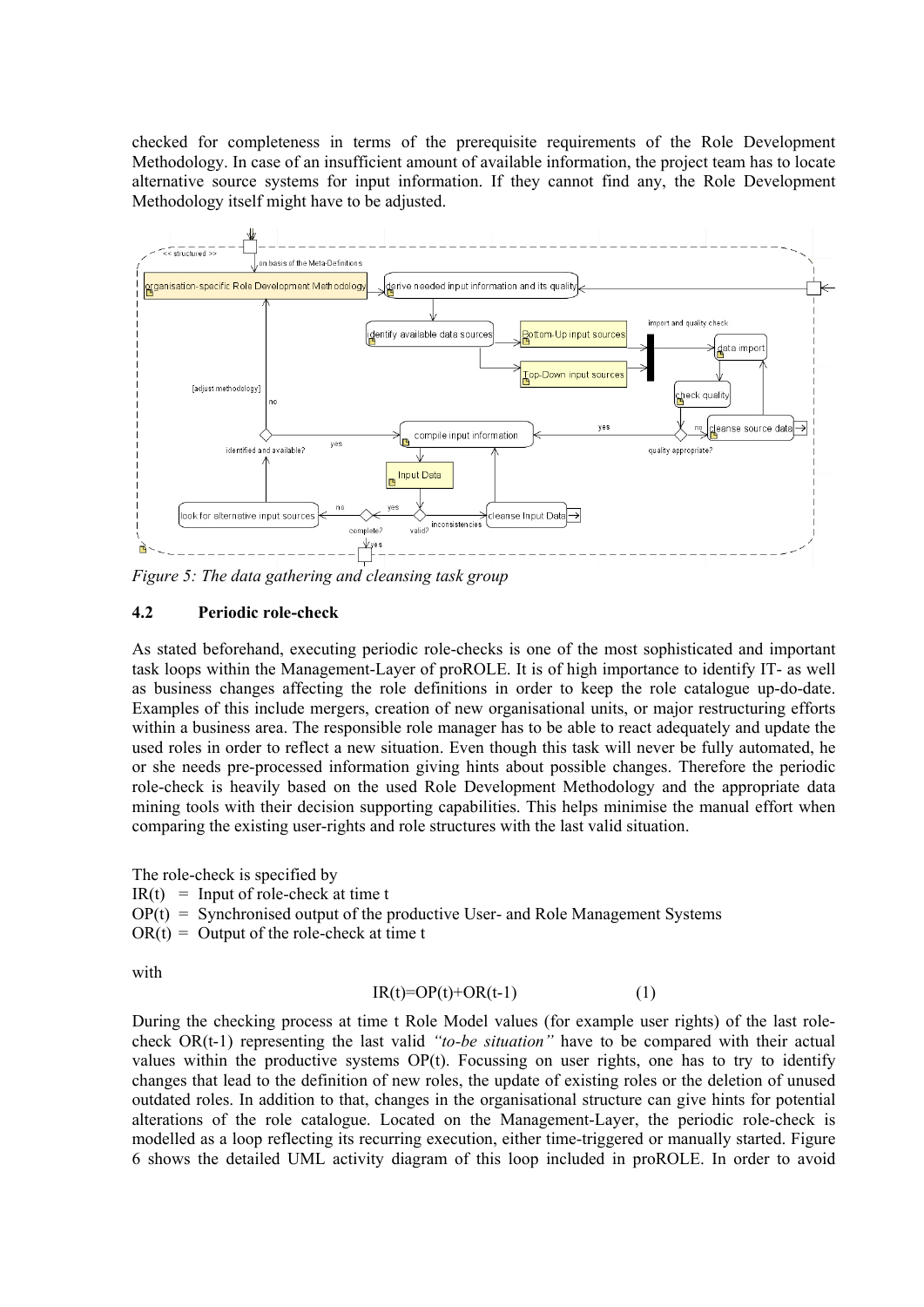interdependencies with the productive system, the user information and the input information of the role system have to be copied to a test environment. Within this setting the comparison of old vs. new data takes place using well defined thresholds for the amount of changes of certain attributes. These discrepancy levels are needed to separate minor role changes from major role changes affecting the productive role catalogue or even Meta-Definitions.



<span id="page-10-0"></span>*Figure 6: The periodic role-check loop* 

The role-check itself is split into two tasks, namely the statistical comparison of OP(t) and OR(t-1) on the one side and the re-mining of OP(t) on the other side. The statistical comparison is needed to identify changes in the organisational structure and user population, for example when employees change the department or a large number of new employees are hired. Re-mining is needed to visualise changes in the rights structure in an automated way. This can be done using neuronal networks or other clustering algorithms. As stated before we are currently focusing on the detection and treatment of such changes in a research project based on neuronal networks (Self-Organising Maps). After the statistical comparison and the re-mining are conducted, the results have to be interpreted and discrepancies found. Major discrepancies have to be resolved in an analytical way together with business representatives and IT-staff. In general, one can say that this duty is, similar to the role development itself, an iterative process, reducing discrepancies all along the overall rolecheck process loop. Finally, after all major discrepancies (according to the pre-defined discrepancy levels) have been resolved, the productive role catalogue and user information is updated using OR(t).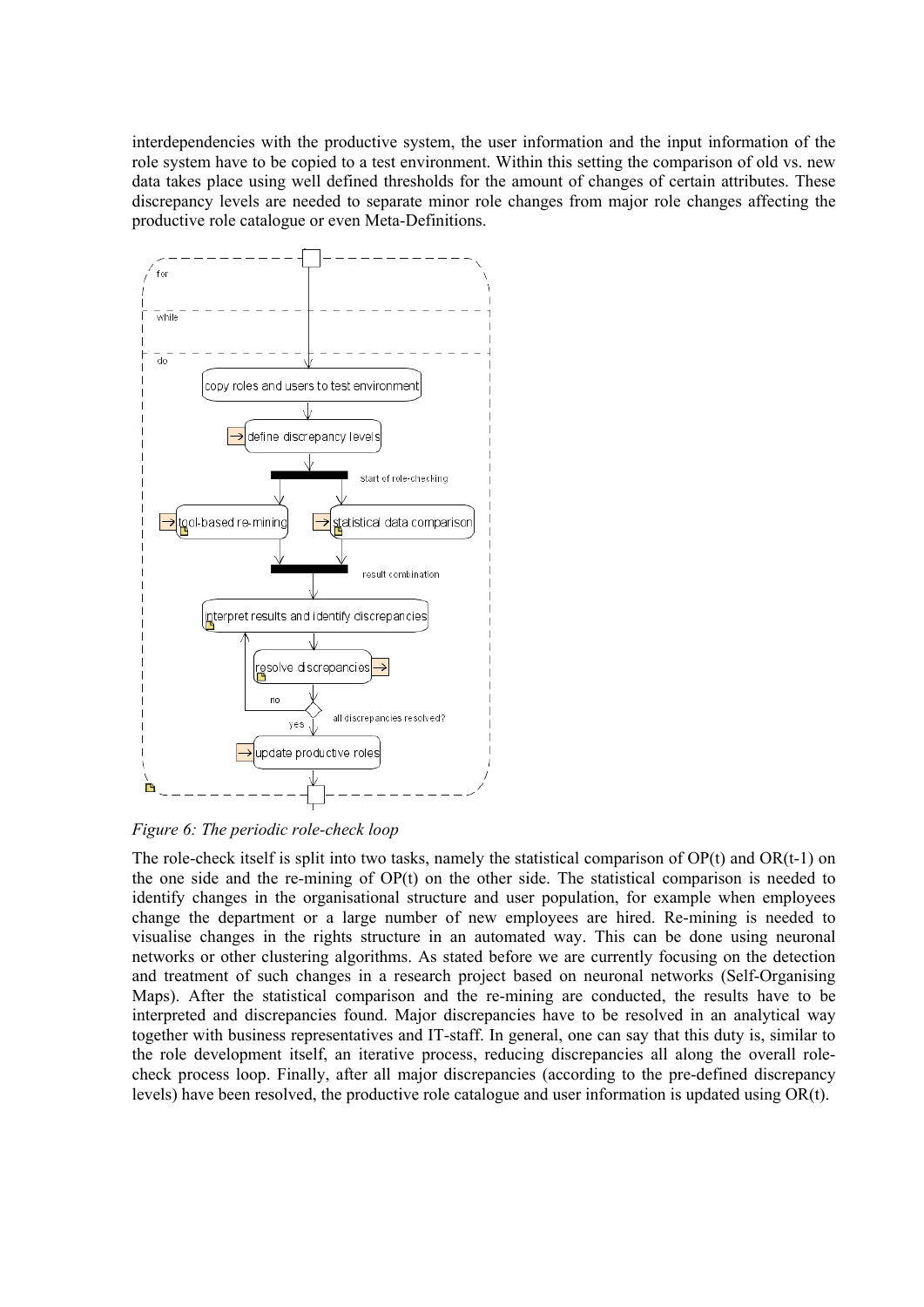# **5 CONCLUSION AND FUTURE WORK**

This paper presents proROLE, a comprehensive lifecycle model for a role system representing a process-oriented guideline for organising role projects. Its overall goal is to leverage an installed Identity Management solution to the next level of compliance, security-, rights- and user management. Focussing on role-based IdM as one main application area, this paper shows the importance of a structured and detailed guide for role implementation projects. Research has so far failed to give adequate support to role managers, implementation teams, and analysts. This essentially led to a large number of project failures over the last years. Our involvement in different IdM projects has shown the need for a comprehensive role system lifecycle model in order to improve the situation, satisfy industry's needs, and overcome the still existing organisation-wide retentive attitude towards role projects.

In comparison to the actual situation the lifecycle not only presents a list of unordered tasks related with a role system but also structures their sequence and focuses on mandatory documentation issues that are needed to ease communication and improve the overall security level within an organisation. In addition, all three layers of a role system are integrated in one comprehensive lifecycle reflecting the different duties from the project start-up to the daily administration. Moreover, a detailed specified data gathering and cleansing process and periodic role-check are integrated within the lifecycle model of a role system.

It is our aim that proROLE develops to a reference model for role implementation projects which supports all involved parties in better planning and structuring their efforts. In general, the lifecycle model is needed to steer all tasks related to the role system. This includes simple duties that are carried out on a daily basis as well as sophisticated tasks like the role development or periodic role-checks. For future work we are going to develop an iterative hybrid methodology for role development as well as metrics for the identification and handling of role changes. In addition, the application of our lifecycle is going to be tested in a real-life scenario giving us hints for further development.

### Acknowledgement

The work reported in this paper will be continued within the SPIKE project which is funded by the European Union under the Seventh Framework Program (Contract No. 217098).

### References

- Basel II, Bank for International Settlements BIS: International Convergence of Capital Measurement and Capital Standards: A Revised Framework - Comprehensive Version. Available: http://www.bis.org/publ/bcbs128.pdf (2006).
- Dhillon, G.: Violation of Safeguards by Trusted Personnel and Understanding Related Information Security Concerns. Computers & Security, [Volume 20, Issue 2](http://www.sciencedirect.com/science?_ob=PublicationURL&_tockey=%23TOC%235870%232001%23999799997%23247766%23FLA%23&_cdi=5870&_pubType=J&view=c&_auth=y&_acct=C000032338&_version=1&_urlVersion=0&_userid=616165&md5=6532b24b5b19636959694363a508b820) , Pages 165-172 (2001).
- European Union: Directive 95/46/EC of the European Parliament and of the Council. Official Journal of the European Communities of 23 November 1995 No L. 281 p. 31.. Available: [http://www.cdt.org/privacy/eudirective/EU\\_Directive\\_.html](http://www.cdt.org/privacy/eudirective/EU_Directive_.html) (1995).
- Ferraiolo, D. F., Kuhn, R. D., and Chandramouli, R.: Role-Based Access Control, Second Edition. Artech House computer security series, ISBN 1-59693-113-2 (2007).
- Fuchs, L. and Pernul, G.: Supporting compliant and secure user handling a structured approach for in-house identity management. Proc. of the 2nd International Conference on Availability, Reliability and Security (ARES '07), Vienna, Austria (2007).
- Gallaher, M.P., O'Connor, A.C., and Kropp, B.: The economic impact of role-based access control. Planning report 02-1, National Institute of Standards and Technology, Available: http://www.nist.gov/director/prog-ofc/report02-1.pdf (2002).